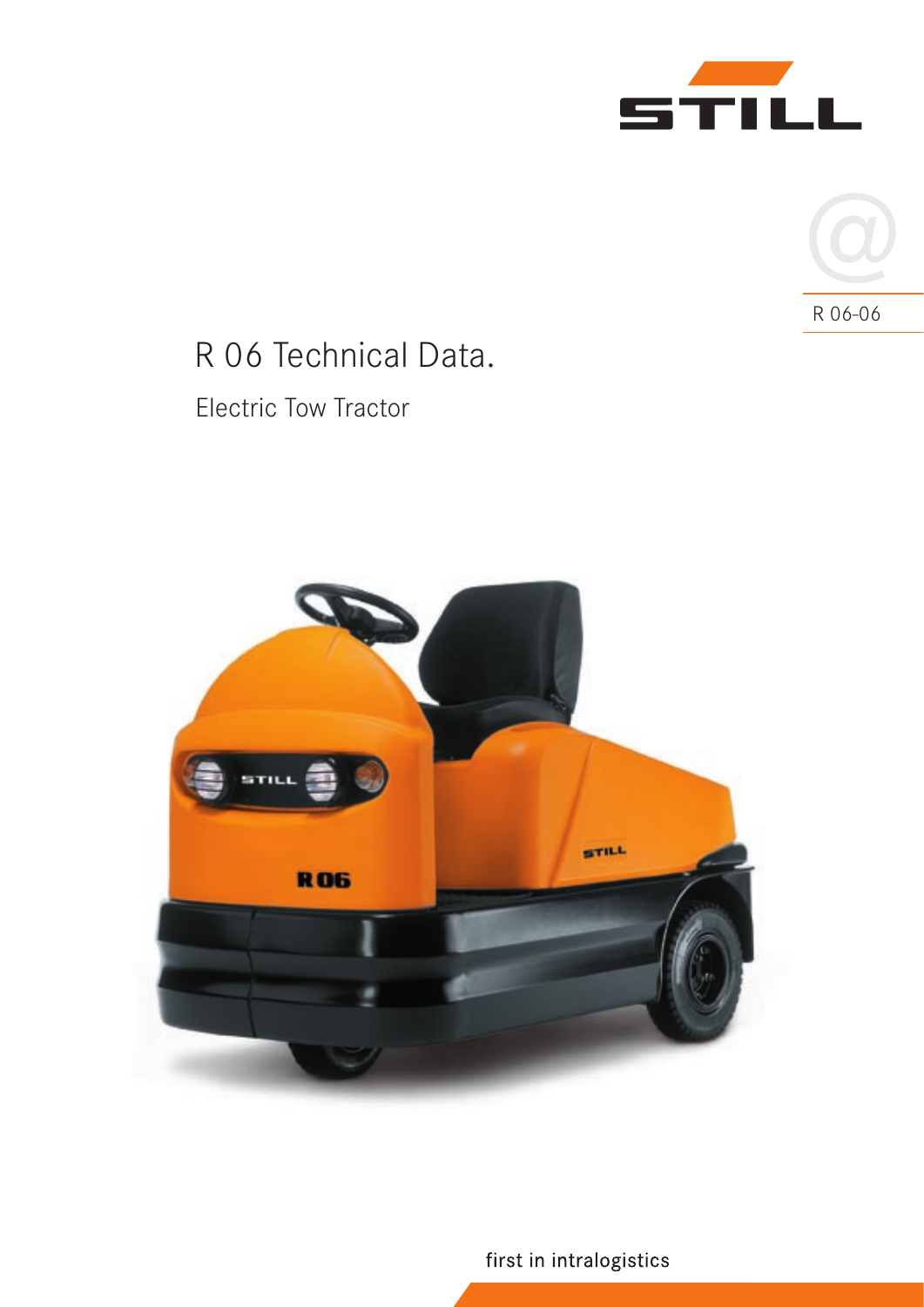In accordance with VDI guidelines 2198, this specification applies to the standard model only. Alternative tyres, mast types, ancillary equipment, etc. could result in different values.

| Characteristics | 1.1   | Manufacturer                                     |                      |              | <b>STILL</b>             |                            |               |  |
|-----------------|-------|--------------------------------------------------|----------------------|--------------|--------------------------|----------------------------|---------------|--|
|                 | 1.2   | Manufacturer's model designation                 |                      |              | R 06-06                  |                            |               |  |
|                 | 1.3   | Power supply                                     |                      |              | electric                 |                            |               |  |
|                 | 1.4   | Type of control                                  |                      |              | rider seated             |                            |               |  |
|                 | 1.5   | Carrying capacity/load                           | $\Omega$             | kg           | 150                      |                            |               |  |
|                 | 1.5.1 | Trailer load                                     | Q                    | kg           | 6000                     |                            |               |  |
|                 | 1.7   | Towing capacity                                  | F                    | N            | 1200                     |                            |               |  |
| Weight          | 1.9   | Wheelbase                                        | y                    | mm           | 1040                     |                            |               |  |
|                 | 2.1   | Weight                                           |                      | kg           | 1020<br>1070             |                            |               |  |
|                 | 2.2   | Axle loadings laden front                        |                      | kg           |                          |                            |               |  |
|                 | 2.2.1 | Axle loadings laden rear                         |                      | kg           |                          |                            |               |  |
|                 | 2.3   | Axle loadings unladen front                      |                      | kg           |                          | 420                        | 470           |  |
|                 | 2.3.1 | Axle loadings unladen rear                       |                      | kg           |                          | 600                        | 600           |  |
| Wheels   tyres  | 3.1   | Tyres - rubber (V), SE, pneu (L), poly (PE)      |                      |              | L/SE                     |                            |               |  |
|                 | 3.2   | Tyre size - front                                |                      |              | 4.00-8/6 PR              |                            |               |  |
|                 | 3.3   | Tyre size - rear                                 |                      |              | 4.00-8/6 PR              |                            |               |  |
|                 | 3.5   | Wheels - number front $(x =$ drive wheel)        |                      |              | $\mathbf{1}$             |                            |               |  |
|                 | 3.5.1 | Wheels - number rear $(x =$ drive wheel)         |                      |              | 2x                       |                            |               |  |
|                 | 3.6   | Track width - front                              | $b_{10}$             | mm           | $\overline{0}$           |                            |               |  |
| Dimensions      | 3.7   | Track width - rear                               | $b_{11}$             | mm           | 860                      |                            |               |  |
|                 | 4.7   | Height to top of overhead guard (cabin)          | h <sub>6</sub>       | mm           | 1960                     |                            |               |  |
|                 | 4.8   | Seat height                                      | h <sub>7</sub>       | mm           | 890                      |                            |               |  |
|                 | 4.12  | Coupling height                                  | $h_{10}$             | mm           | 290 a) / 345 b) / 400 c) |                            |               |  |
|                 | 4.13  | Platform height unladen                          | $h_{11}$             | mm           | 610                      |                            |               |  |
|                 | 4.16  | Platform length                                  | $\mathsf{I}_3$       | mm           | 440                      |                            |               |  |
|                 | 4.17  | Rear overhang                                    | $\vert$ <sub>5</sub> | mm           | 345                      |                            |               |  |
|                 | 4.18  | Platform width                                   | b <sub>9</sub>       | mm           | 830                      |                            |               |  |
|                 | 4.19  | Overall length                                   | h                    | mm           | 1730                     |                            |               |  |
|                 | 4.21  | Overall width                                    | b <sub>1</sub>       | mm           | 996                      |                            |               |  |
|                 | 4.32  | Ground clearance at centre of wheelbase          | m <sub>2</sub>       | mm           | 115                      |                            |               |  |
|                 | 4.35  | Outer turning radius                             | Wa                   | mm           | 1650                     |                            |               |  |
|                 | 4.36  | Inner turning radius                             | $b_{13}$             | mm           | 600                      |                            |               |  |
| Performance     | 5.1   | Speed laden                                      |                      | km/h         | $\overline{7}$           |                            |               |  |
|                 | 5.1.1 | Speed unladen                                    |                      | km/h         | 17                       |                            |               |  |
|                 | 5.5   | Rated drawbar pull laden                         |                      | $\mathsf{N}$ | 1200                     |                            |               |  |
|                 | 5.5.1 | Rated drawbar pull unladen                       |                      | N            | 1200                     |                            |               |  |
|                 | 5.6   | Max. drawbar pull laden                          |                      | $\mathsf{N}$ | L                        |                            |               |  |
|                 | 5.6.1 | Max. drawbar pull unladen                        |                      | N            |                          |                            |               |  |
|                 | 5.7   | Gradeability laden                               |                      | %            |                          | As per diagram<br>overleaf |               |  |
|                 | 5.7.1 | Gradeability unladen                             |                      | %            |                          |                            |               |  |
|                 | 5.8   | Max. gradeability laden                          |                      | $\%$         |                          |                            |               |  |
|                 | 5.8.1 | Max. gradeability unladen                        |                      | $\%$         |                          |                            |               |  |
|                 | 5.10  | <b>Brakes</b>                                    |                      |              | hydraulic/electric.      |                            |               |  |
| Motor           | 6.1   | Drive motor hourly capacity                      |                      | kW           | 3.2                      |                            |               |  |
|                 | 6.3   | Battery equipment to DIN 43531/35/36 A, B, C, no |                      |              |                          | 43535 A                    | 43531 A       |  |
|                 | 6.4   | Battery voltage                                  | U                    | $\vee$       |                          | 24                         | 48            |  |
|                 | 6.4.1 | Battery capacity                                 | K <sub>5</sub>       | Ah           |                          | 575 (500-625)              | 345 (300-375) |  |
|                 | 6.5   | Battery weight                                   |                      | kg           |                          | 445                        | 560           |  |
|                 | 6.6   | Energy consumption according to VDI-Cycles       |                      | kWh/h        | ÷,                       |                            |               |  |
| Other           | 8.1   | Drive control                                    |                      |              | microprocessor           |                            |               |  |
|                 | 8.4   | Average noise peak at operator's ears            |                      | dB(A)        | 66                       |                            |               |  |
|                 | 8.5   | Trailer coupling, type/DIN                       |                      |              | pin                      |                            |               |  |

<sup>1</sup> for a rolling resistance of 200 N/t on the level, for driving on gradients as the performance diagram





Front and rear view shown without cab.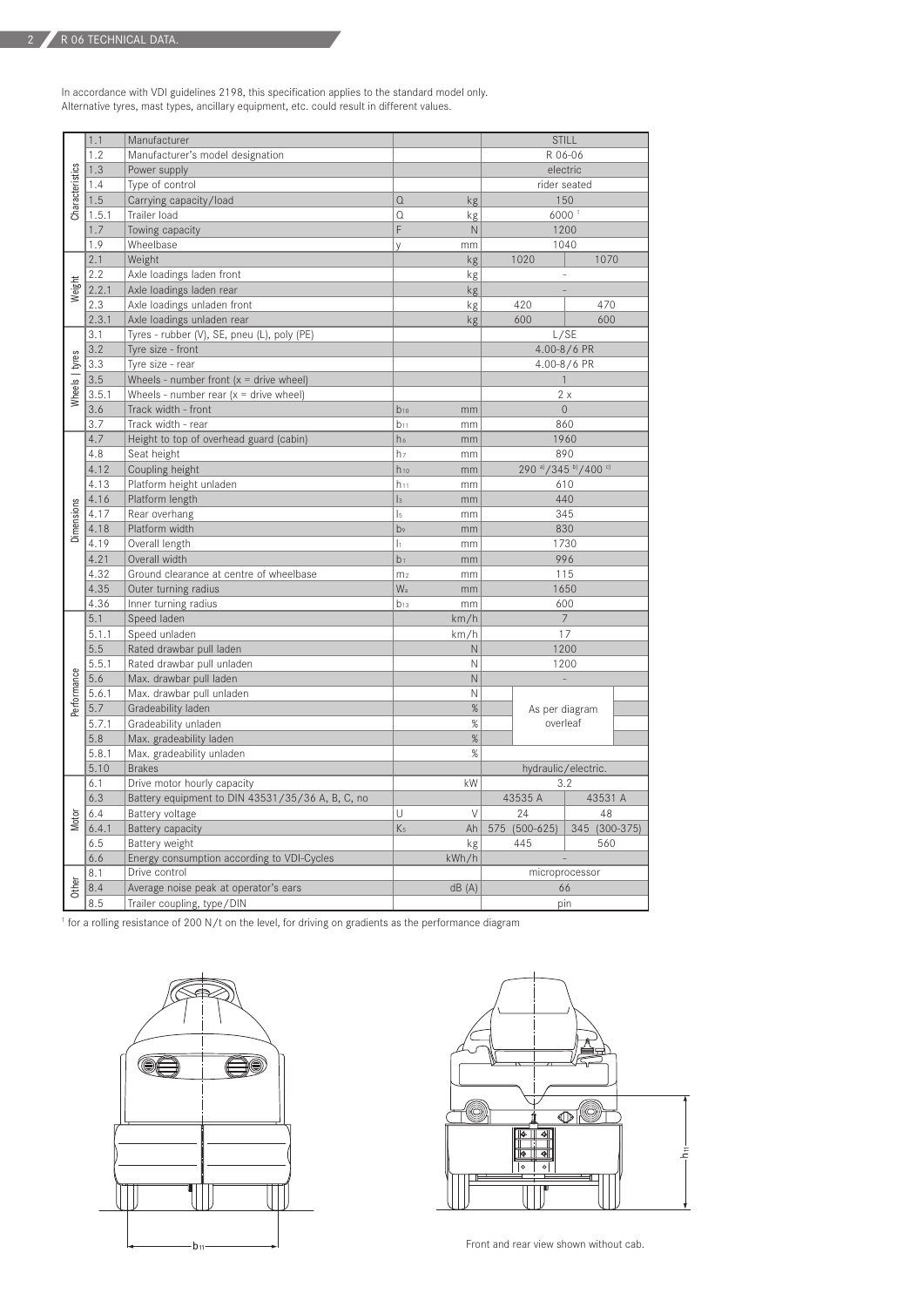

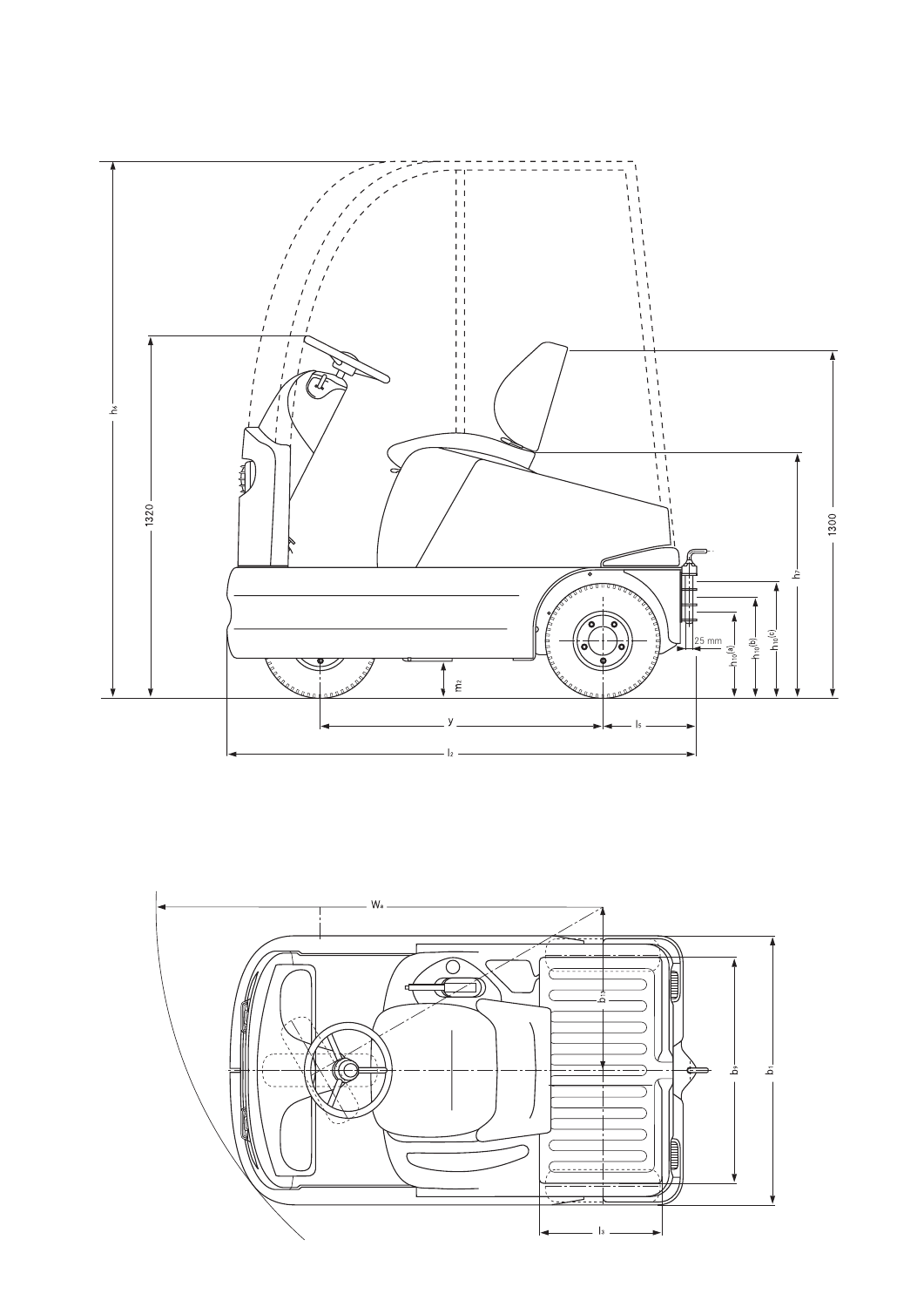

Load/gradient combinations shown by full line can be restarted from stationary on the gradient.

The permissible haul per hour is the total distance travelled, including the return journey and any downhill gradients.

It is recommended that braked trailers are used for trailer loads exceeding

#### **Drive.**

- The R 06-06 features 24 volt drive as standard with 48 volt as an option.
- An easily serviced rear wheel drive unit with shunt wound DC motor gives sensitive driving response, smooth and powerful acceleration to top speed. Wear-free braking is achieved using only the drive pedal.
- The drive motor is actuated through a silent power adjuster using MOSFET technology. This does away with the need for wear-prone direction and braking contactors.
- When the drive pedal is released, electrical energy is fed back into the battery (service braking) giving the R 06-06 a greater range on one battery charge.

#### **Performance chart R 06-06. Battery charging and changing.**

The battery cover can be hinged back in two stages:

- half open to allow access to the battery,
- fully open for a quick battery change or for servicing.

#### **Electrical system.**

The tractor is equipped with a digital MOSFET controller to keep servicing costs low. Contactors are a thing of the past. Travel speed is controlled by the drive pedal, which gives soft starting and braking and makes for safe, efficient operation. The facility to pre-set acceleration and braking response as well as maximum speed increases operational safety, reduces down times and extends truck life.

#### **Brakes.**

- The R 06 is equipped with three independent braking systems:
- 1. Electrical braking with recovery of energy when:
- the drive pedal is released during travel,
- the direction control is moved into the opposite direction,
- 2. Hydraulic drum brakes on all wheels.
- 3. Mechanical hand brakes on the rear wheels. Electrical braking minimises brake lining wear.
- On downward gradients, travel speed is automatically reduced when the drive pedal is released - an additional safety factor.

#### **Steering.**

Extremely light steering makes the tractor particularly manoeuvrable and reduces driver fatigue.

#### **Frame.**

Completely self supporting body contributes to very stable driving characteristics. The frame is constructed for maximum strength and rigidity. The upper section is made of rugged polyethylene mouldings which resist corrosion, impact and abrasion.

The lower section of the frame is made of steel and consists of two external main beams. The bumper-like profile of these beams makes the tractor very sturdy. The battery is mounted low between the axles to give the greatest possible stability. Low centre of gravity ensures safe road holding.

#### **Lighting.**

Standard equipment includes front headlights protected by grilles, sidelights, rear and brake lights. A 7 pin socket is fitted for electrical connection to the trailer.

#### **Tow coupling and load platform.**

- The tractor is fitted as standard with a multi-stage coupling at the rear.
- A load platform is let into the rear section of the battery cover. Its surface is slightly tilted towards the rear and provided with a drain hole so that rain water or other liquids cannot collect. This load platform can take up to 150 kg (50 kg when a cab is fitted).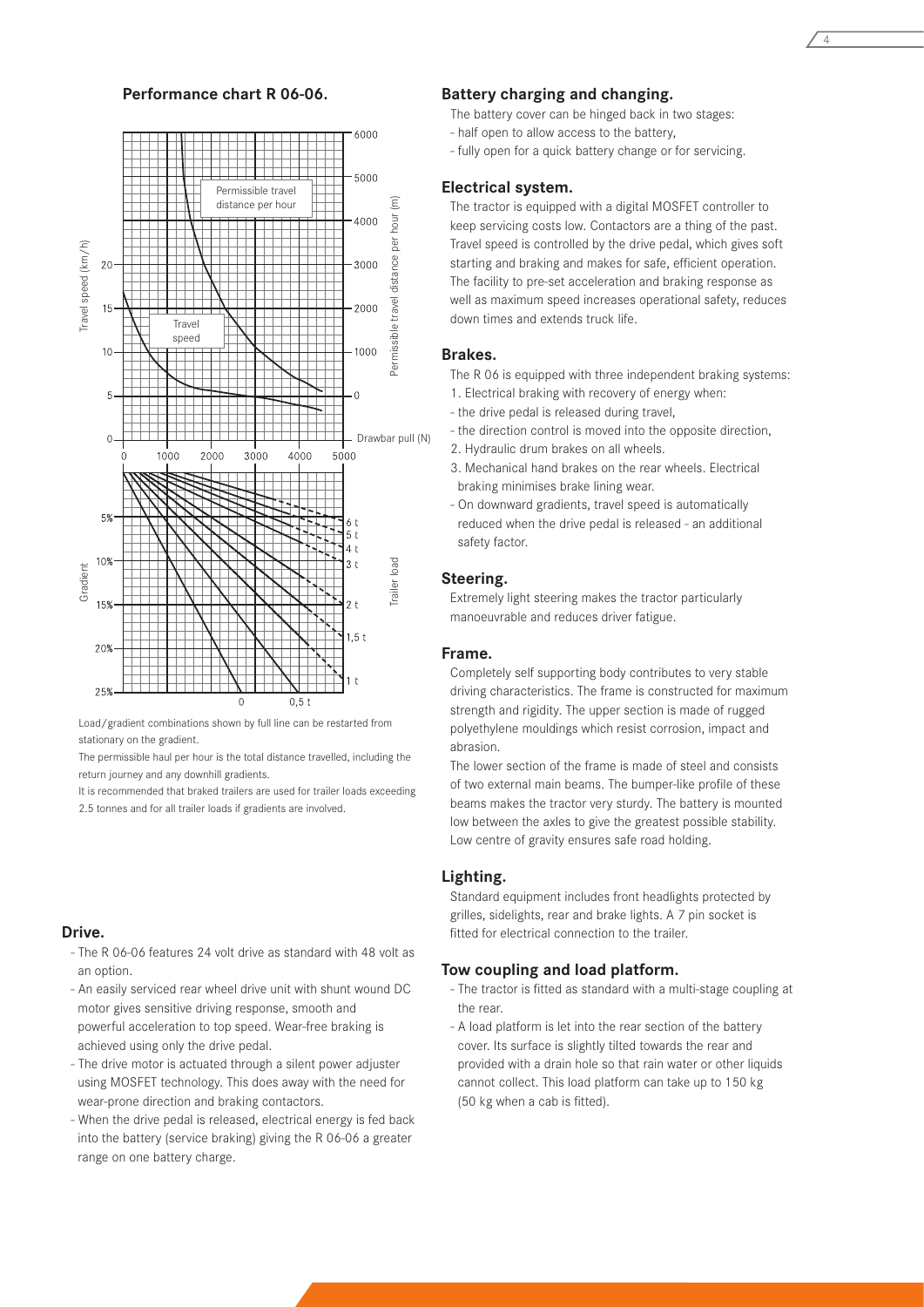#### **Driver's compartment.**

The R 06-06 provides a comfortable, ergonomically designed workplace and offers the following features:

- Low entry step.
- Hand brake mounted to the right of the driver's seat.
- Roomy footwell fitted with non-slip rubber matting.
- Bottle holder and spacious storage compartment.
- Driver's seat fitted with a pocket to hold documentation. Display panel with:
- Combined warning light for handbrake/low brake fluid.
- Warning light for operating fault.
- Brush wear indicator.
- Motor temperature warning.
- Battery discharge indicator.
- Work hour meter.

#### **Standard equipment.**

The tractor is fitted as standard with the following equipment:

- All safety devices.
- Electrical system including 24 volt lighting.
- Adjustable driver's seat.
- Pneumatic tyres.
- Micro-processor control.
- Display panel.
- Multi-stage coupling.
- Two tone paint.
- Front lights, sidelights, rear and brake lights.

#### **Safety.**

The R 06-06 complies with all valid EU safety requirements and regulations and carries the "CE" symbol.

The tractor is equipped with the following safety equipment:

- Three independent brake systems.
- Emergency off switch.
- Safety switch in the driver's seat.

#### **Optional equipment.**

- Speed limiter.
- Fixed cab with two removable glazed side doors and hinged window at the rear. Screen wipers front and rear. Front screen washer and demister unit. Interior lighting. Interior mirror and two exterior mirrors.

5

- Canvas cab with roll up sides. Glazed screens front and rear. Screen wipers front and rear. Front screen washer. Interior lighting. Interior mirror and two exterior mirrors.
- Weather protection with wiper and washer at the front.
- Superelastic tyres normal or self coloured.
- Cloth covered driver's seat with or without seat heater.
- Front towing coupling.
- Automatic coupling front and rear.
- Roadgoing lights.
- Reverse inching button.
- Audible reversing signal.
- Special paint.
- Speed limiter.
- flashing beacon on the overhead gaurd or extension rod.
- Other auxiliary equipment on request.

#### **Service.**

Powerful diagnostics package within the controller allows faults to be traced quickly, reducing down times and servicing costs. Important driving characteristics can be adjusted using the digital controller, e.g. acceleration and braking characteristics, pre-selection of maximum speed etc.